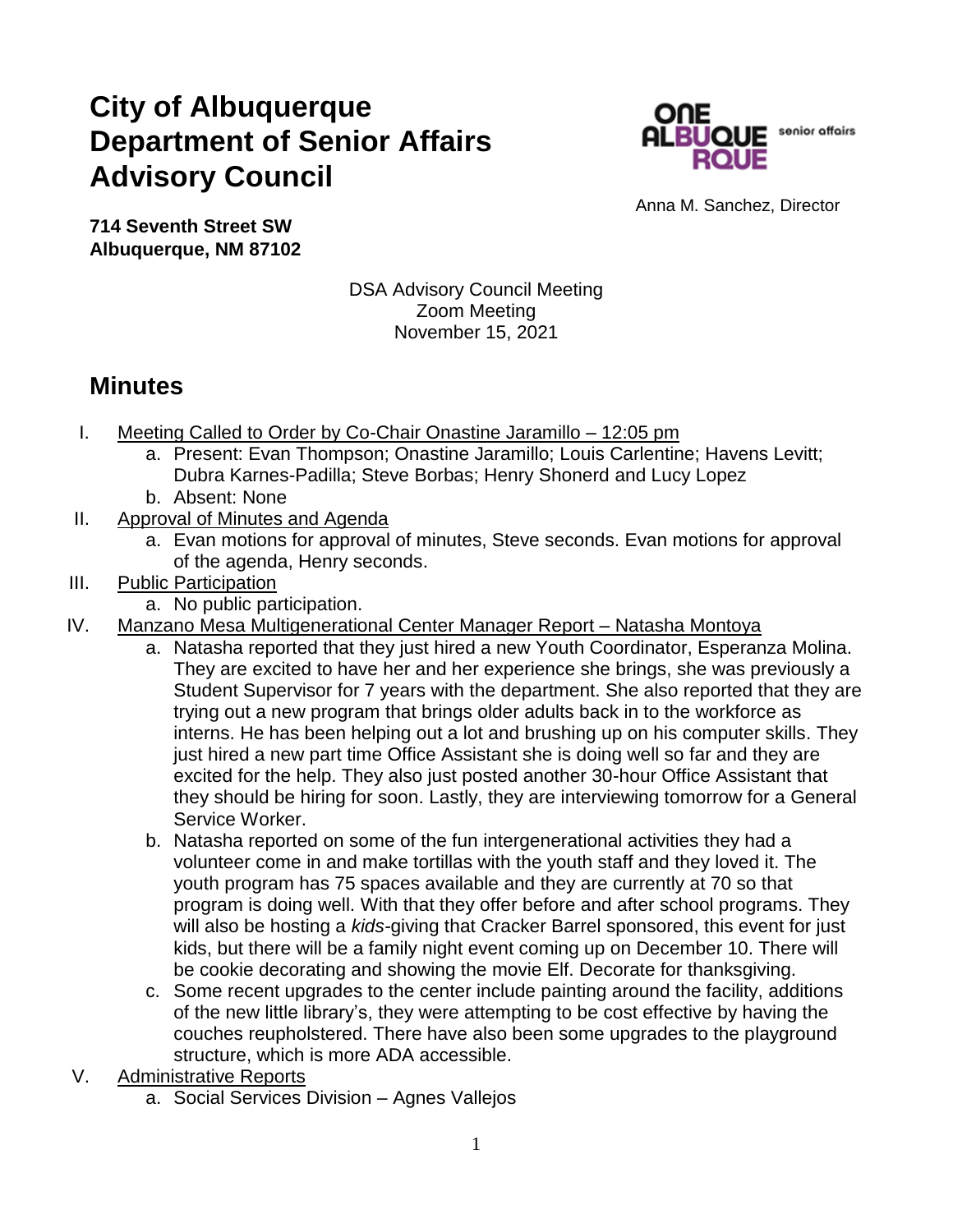- a. Agnes reported that there were 118 homes scheduled for HEATS On, and a few days before the event, list was down to 80. It seems a lot of folks already had their heat turned on and they think it may have had to do with having the event a little later in the season than normal. They ended up servicing approximately 88 homes, there were 80 volunteers, and 5 home services staff members. One volunteer group completed 9 homes in 8 hours.
- b. Agnes reported that they started firewood distribution. The plan is to deliver to 200 homes in November and December. Agnes also wanted to announce a couple of changes in personnel; Bernadette Garcia-Sanchez, their Case Management Supervisor will be retiring at the end of December. She was with the department for 21 years and takes a lot of institutional knowledge with her. While they are happy for her, it is definitely a loss for DSA. Also, a staff member from I&A will be retiring this week, she said she can't wait to get into the private sector. Agnes shared client letter from a client who was thankful for work they did in her yard. It was especially touching as she recently lost her husband and said that they did such a wonderful job, "just the way he would have wanted it".
- b. Nutrition/Transportation Division Tim Martinez
	- a. Tim reported that he continues to be occupied with NM Grown grant, and he is working his way through some of those hurdles. He also reported that the turkeys arrived 2 weeks ago in preparation for Thanksgiving. They will be distributing those starting later this week. They recently filled some vacancies; Stock Keeper II, a General Service Worker, and a Kitchen Aide just started, so they are happy to have the help.
- c. Recreation Division Nikki Peone
	- a. Nikki reported that there were several Veterans Day events last week. Normally, the weather tends to be very cold and blustery during these events, so it was nice to enjoy the wonderful weather. There was a garden ceremony at Barelas, and it was so nice. Also, there will be a Veteran job and Resource Fair on Wednesday at Bear Canyon. It is geared towards Veterans but anybody can attend, and the City will bring their mobile hiring bus which is a Human Resources unit to assist people apply for jobs directly on the bus.
	- b. Nikki reported that the Thanksgiving luncheon will take place at North Domingo Baca on Thanksgiving Day. It will be from 11:30 am – 1:00 pm and tickets are still available for \$4. The is plenty of room, so they will be pushing ticket sales this week. They are also selling tickets for the Christmas Luncheon, those go on sale December 1 and will take place at Highland Senior Center.
	- c. Nikki reported that the Aging and Long-Term services conference is coming up and will be a free conference. It will be a hybrid model this year. It will take place on November 17 and 18 and there will be a viewing party taking place in person as Barelas, North Domingo Baca, or Manzano Mesa from 8:30 am – 2:30 pm. Evan asked what the format for lunch will be for Thanksgiving and Christmas? Nikki responded that it will be full lunch and full capacity.